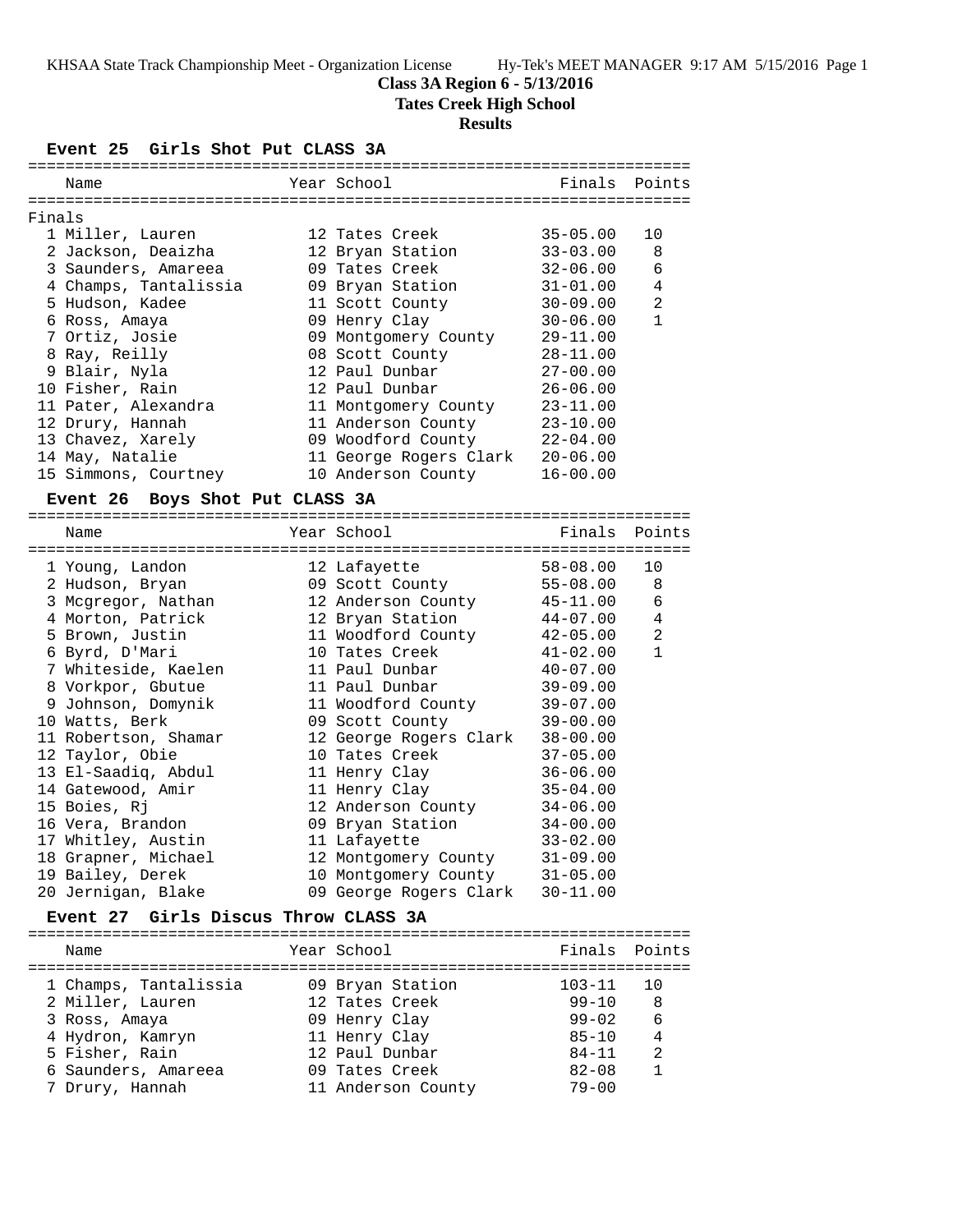**Class 3A Region 6 - 5/13/2016**

**Tates Creek High School**

#### **Results**

#### **....Event 27 Girls Discus Throw CLASS 3A**

| 8 Blair, Nyla         | 12 Paul Dunbar         | $75 - 07$ |
|-----------------------|------------------------|-----------|
| 9 Jackson, Deaizha    | 12 Bryan Station       | $70 - 02$ |
| 10 Chavez, Xarely     | 09 Woodford County     | $69 - 09$ |
| 11 May, Natalie       | 11 George Rogers Clark | $68 - 11$ |
| 12 Risner, Ashley     | 11 Montgomery County   | $68 - 00$ |
| 13 Sizemore, Kayle    | 10 Lafayette           | $65 - 10$ |
| 14 Whitenack, Madison | 09 Scott County        | $65 - 06$ |
| 15 Ortiz, Josie       | 09 Montgomery County   | $58 - 10$ |
| 15 White, Kyann       | 10 Scott County        | $58 - 10$ |

#### **Event 28 Boys Discus Throw CLASS 3A**

======================================================================= Name Year School Finals Points ======================================================================= 1 Young, Landon 12 Lafayette 171-09 10 2 Hudson, Bryan 09 Scott County 171-03 8 3 Mcgregor, Nathan 12 Anderson County 143-03 6 4 Taylor, Obie 10 Tates Creek 127-10 4 5 Hudson, Collin 10 Woodford County 119-08 2 6 Omangelo, Kenny 10 Henry Clay 118-01 1 7 Richard, Darnell 11 Woodford County 117-00 8 Vorkpor, Gbutue 11 Paul Dunbar 109-08 9 Boies, Rj 12 Anderson County 104-09 10 Fields, Brandon 09 Bryan Station 101-05 11 El-Saadiq, Abdul 11 Henry Clay 94-01 12 Washington, Justin 11 Bryan Station 93-07 13 Watts, Berk 09 Scott County 90-11 14 Stepanchuk, Alex 11 Montgomery County 87-10 15 Robertson, Shamar 12 George Rogers Clark 85-11 16 Jernigan, Blake 09 George Rogers Clark 85-02 17 Whitley, Austin 11 Lafayette 83-11 18 Grapner, Michael 12 Montgomery County 70-01 -- Zachman, Matthew 11 Tates Creek ND

#### **Event 29 Girls Long Jump CLASS 3A**

| Name                 | Year School            | Finals       | Points         |
|----------------------|------------------------|--------------|----------------|
| 1 Slater, Grace      | 11 Paul Dunbar         | $17 - 06.00$ | 10             |
| 2 Sims, Alorra       | 11 Anderson County     | $17 - 05.00$ | 8              |
| 3 Winn, Alexa        | 10 Henry Clay          | $16 - 07.50$ | 6              |
| 4 Hardin, Kyrah      | 10 Bryan Station       | $16 - 07.00$ | 4              |
| 5 Williams, Tatiana  | 12 Bryan Station       | J16-07.00    | $\mathfrak{D}$ |
| 6 Hardin, Aleisa     | 12 Tates Creek         | $16 - 05.50$ |                |
| 7 Cooper, Makenzie   | 08 George Rogers Clark | $16 - 01.00$ |                |
| 8 Leggas, Kristina   | 11 Lafayette           | $15 - 02.50$ |                |
| 9 Hudson, Kadee      | 11 Scott County        | $15 - 00.50$ |                |
| 10 Fish, Katherine   | 11 Henry Clay          | $14 - 06.00$ |                |
| 11 Johnson, Victoria | 09 George Rogers Clark | $14 - 00.00$ |                |
| 12 Smith, Jessica    | 11 Woodford County     | $13 - 11.00$ |                |
| 13 South, Emily      | 09 Montgomery County   | $13 - 02.00$ |                |
| -- Winn, Nave        | 11 Tates Creek         | ND           |                |
| -- Newton, Asyia     | 12 Scott County        | ND           |                |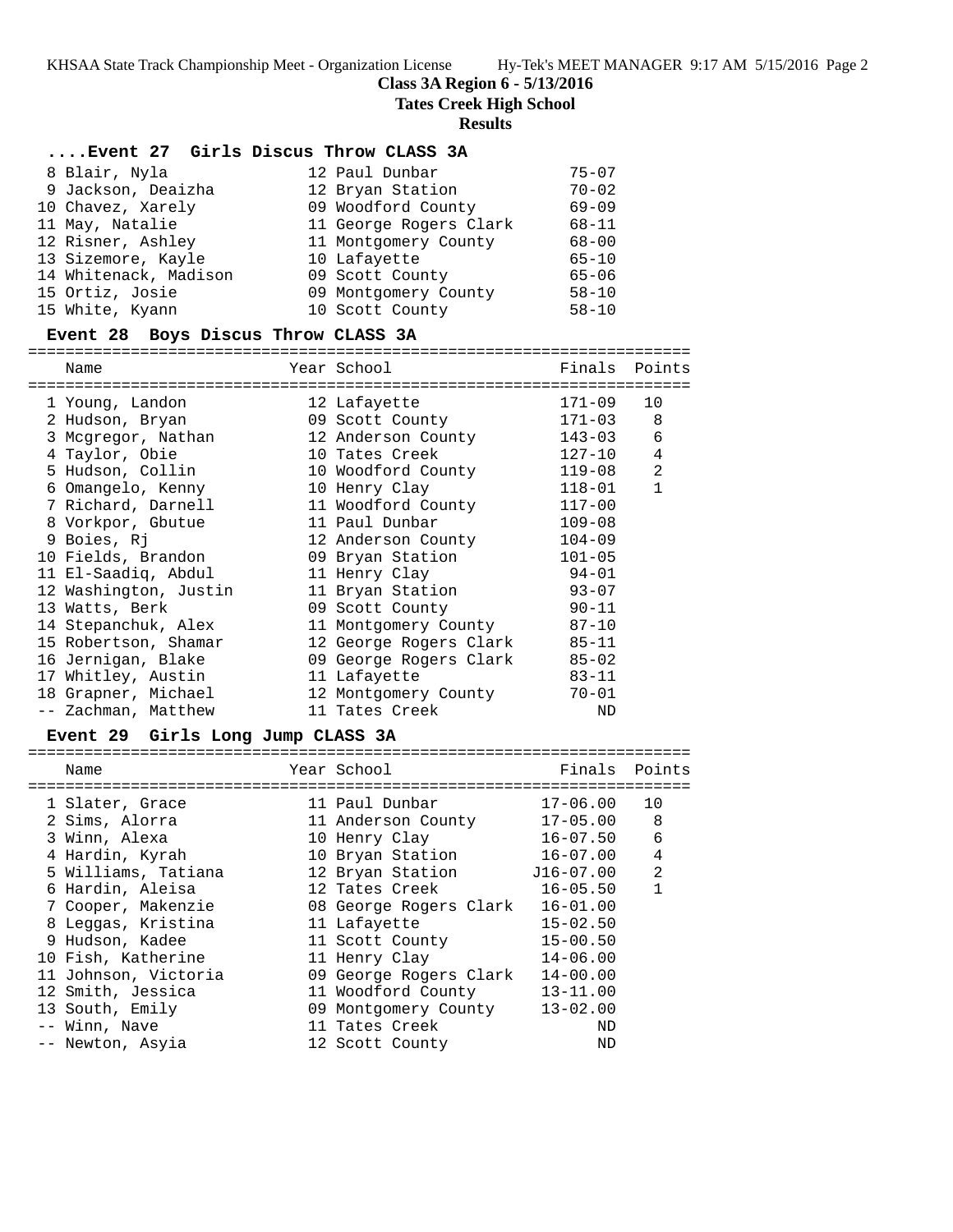# **Class 3A Region 6 - 5/13/2016**

**Tates Creek High School**

# **Results**

**Event 30 Boys Long Jump CLASS 3A**

| Year School<br>Finals<br>Points<br>Name<br>$22 - 09.50$<br>10<br>1 Brooks, Jaron<br>12 Henry Clay<br>$22 - 09.00$<br>8<br>2 Lofton, Robbie<br>12 Tates Creek<br>6<br>3 Guy, Keith<br>12 Scott County<br>$21 - 02.00$<br>4<br>4 Zamudio, Korbin<br>$20 - 08.00$<br>12 Lafayette<br>5 Fields, Jakeem<br>2<br>12 Bryan Station<br>$20 - 00.00$<br>09 Bryan Station<br>$\mathbf{1}$<br>6 Botaka, Moses<br>$19 - 11.50$<br>7 Upton, Jordan<br>10 Woodford County<br>$19 - 08.00$<br>8 Smith, Casius<br>12 Henry Clay<br>$18 - 04.50$<br>09 George Rogers Clark<br>9 Thomas, Natavious<br>$17 - 04.50$<br>10 Clark, Brennan<br>09 Woodford County<br>$16 - 01.00$<br>09 George Rogers Clark<br>11 Railey, Isaiah<br>$15 - 01.00$<br>-- Yates, Christian<br>12 Lafayette<br>ND<br>-- Shotwell, Peyton<br>09 Scott County<br>ND<br>-- Hall, Matthew<br>11 Paul Dunbar<br>ND<br>-- Kelly, Patrick<br>11 Tates Creek<br>ND<br>Event 31 Girls Triple Jump CLASS 3A<br>Year School<br>Finals<br>Points<br>Name<br>$36 - 08.50$<br>1 Winn, Alexa<br>10<br>10 Henry Clay<br>11 Anderson County<br>2 Sims, Alorra<br>$35 - 01.00$<br>8<br>3 Winn, Nave<br>11 Tates Creek<br>$33 - 10.00$<br>6<br>4 Hardin, Kyrah<br>10 Bryan Station<br>$33 - 05.00$<br>4<br>$\overline{a}$<br>5 Williams, Tatiana<br>12 Bryan Station<br>$31 - 09.00$<br>$\mathbf{1}$<br>6 Thomas, Kendra<br>10 Tates Creek<br>$31 - 03.00$<br>7 Nzilamba, Patience<br>10 Paul Dunbar<br>$29 - 11.50$<br>8 Johnson, Victoria<br>09 George Rogers Clark<br>$28 - 11.00$<br>9 Vickers, Sarah<br>08 George Rogers Clark<br>$28 - 09.75$<br>$28 - 06.00$<br>10 Jang, Wonney<br>10 Scott County<br>$28 - 01.00$<br>11 Sizemore, Kayle<br>10 Lafayette<br>09 Montgomery County<br>$27 - 04.00$<br>12 South, Emily<br>Boys Triple Jump CLASS 3A<br><b>Event 32</b><br>Year School<br>Name<br>Finals<br>Points<br>1 Brooks, Jaron<br>12 Henry Clay<br>$47 - 02.50$<br>10<br>2 Lofton, Robbie<br>12 Tates Creek<br>$44 - 02.00$<br>8<br>3 Guy, Keith<br>$43 - 05.50$<br>12 Scott County<br>6<br>4 Winding, Caleb<br>12 Tates Creek<br>$42 - 04.50$<br>4<br>5 Moss, Clay<br>11 Scott County<br>2<br>$41 - 09.00$<br>$\mathbf{1}$<br>09 Bryan Station<br>6 Botaka, Moses<br>$40 - 06.00$<br>7 El-Saadiq, Abdul<br>11 Henry Clay<br>$40 - 05.00$<br>8 Hall, Matthew<br>11 Paul Dunbar<br>$38 - 05.00$<br>9 Pickett, Alex<br>10 Bryan Station<br>$37 - 11.50$<br>10 Upton, Jordan<br>10 Woodford County<br>$37 - 10.50$<br>11 Ifeacho, Sam<br>12 Lafayette<br>$36 - 07.50$<br>10 Lafayette<br>$35 - 00.50$<br>12 Canada, Cornell<br>$33 - 02.50$<br>13 Richie, Drew<br>10 Woodford County |  |  | ==================== |  |
|--------------------------------------------------------------------------------------------------------------------------------------------------------------------------------------------------------------------------------------------------------------------------------------------------------------------------------------------------------------------------------------------------------------------------------------------------------------------------------------------------------------------------------------------------------------------------------------------------------------------------------------------------------------------------------------------------------------------------------------------------------------------------------------------------------------------------------------------------------------------------------------------------------------------------------------------------------------------------------------------------------------------------------------------------------------------------------------------------------------------------------------------------------------------------------------------------------------------------------------------------------------------------------------------------------------------------------------------------------------------------------------------------------------------------------------------------------------------------------------------------------------------------------------------------------------------------------------------------------------------------------------------------------------------------------------------------------------------------------------------------------------------------------------------------------------------------------------------------------------------------------------------------------------------------------------------------------------------------------------------------------------------------------------------------------------------------------------------------------------------------------------------------------------------------------------------------------------------------------------------------------------------------------------------------------------------------------------------------------------------------------------------------------------------------------------------------------------------------------------------------------------------------------------------------------------------------------------------------------------------------------|--|--|----------------------|--|
|                                                                                                                                                                                                                                                                                                                                                                                                                                                                                                                                                                                                                                                                                                                                                                                                                                                                                                                                                                                                                                                                                                                                                                                                                                                                                                                                                                                                                                                                                                                                                                                                                                                                                                                                                                                                                                                                                                                                                                                                                                                                                                                                                                                                                                                                                                                                                                                                                                                                                                                                                                                                                                |  |  |                      |  |
|                                                                                                                                                                                                                                                                                                                                                                                                                                                                                                                                                                                                                                                                                                                                                                                                                                                                                                                                                                                                                                                                                                                                                                                                                                                                                                                                                                                                                                                                                                                                                                                                                                                                                                                                                                                                                                                                                                                                                                                                                                                                                                                                                                                                                                                                                                                                                                                                                                                                                                                                                                                                                                |  |  |                      |  |
|                                                                                                                                                                                                                                                                                                                                                                                                                                                                                                                                                                                                                                                                                                                                                                                                                                                                                                                                                                                                                                                                                                                                                                                                                                                                                                                                                                                                                                                                                                                                                                                                                                                                                                                                                                                                                                                                                                                                                                                                                                                                                                                                                                                                                                                                                                                                                                                                                                                                                                                                                                                                                                |  |  |                      |  |
|                                                                                                                                                                                                                                                                                                                                                                                                                                                                                                                                                                                                                                                                                                                                                                                                                                                                                                                                                                                                                                                                                                                                                                                                                                                                                                                                                                                                                                                                                                                                                                                                                                                                                                                                                                                                                                                                                                                                                                                                                                                                                                                                                                                                                                                                                                                                                                                                                                                                                                                                                                                                                                |  |  |                      |  |
|                                                                                                                                                                                                                                                                                                                                                                                                                                                                                                                                                                                                                                                                                                                                                                                                                                                                                                                                                                                                                                                                                                                                                                                                                                                                                                                                                                                                                                                                                                                                                                                                                                                                                                                                                                                                                                                                                                                                                                                                                                                                                                                                                                                                                                                                                                                                                                                                                                                                                                                                                                                                                                |  |  |                      |  |
|                                                                                                                                                                                                                                                                                                                                                                                                                                                                                                                                                                                                                                                                                                                                                                                                                                                                                                                                                                                                                                                                                                                                                                                                                                                                                                                                                                                                                                                                                                                                                                                                                                                                                                                                                                                                                                                                                                                                                                                                                                                                                                                                                                                                                                                                                                                                                                                                                                                                                                                                                                                                                                |  |  |                      |  |
|                                                                                                                                                                                                                                                                                                                                                                                                                                                                                                                                                                                                                                                                                                                                                                                                                                                                                                                                                                                                                                                                                                                                                                                                                                                                                                                                                                                                                                                                                                                                                                                                                                                                                                                                                                                                                                                                                                                                                                                                                                                                                                                                                                                                                                                                                                                                                                                                                                                                                                                                                                                                                                |  |  |                      |  |
|                                                                                                                                                                                                                                                                                                                                                                                                                                                                                                                                                                                                                                                                                                                                                                                                                                                                                                                                                                                                                                                                                                                                                                                                                                                                                                                                                                                                                                                                                                                                                                                                                                                                                                                                                                                                                                                                                                                                                                                                                                                                                                                                                                                                                                                                                                                                                                                                                                                                                                                                                                                                                                |  |  |                      |  |
|                                                                                                                                                                                                                                                                                                                                                                                                                                                                                                                                                                                                                                                                                                                                                                                                                                                                                                                                                                                                                                                                                                                                                                                                                                                                                                                                                                                                                                                                                                                                                                                                                                                                                                                                                                                                                                                                                                                                                                                                                                                                                                                                                                                                                                                                                                                                                                                                                                                                                                                                                                                                                                |  |  |                      |  |
|                                                                                                                                                                                                                                                                                                                                                                                                                                                                                                                                                                                                                                                                                                                                                                                                                                                                                                                                                                                                                                                                                                                                                                                                                                                                                                                                                                                                                                                                                                                                                                                                                                                                                                                                                                                                                                                                                                                                                                                                                                                                                                                                                                                                                                                                                                                                                                                                                                                                                                                                                                                                                                |  |  |                      |  |
|                                                                                                                                                                                                                                                                                                                                                                                                                                                                                                                                                                                                                                                                                                                                                                                                                                                                                                                                                                                                                                                                                                                                                                                                                                                                                                                                                                                                                                                                                                                                                                                                                                                                                                                                                                                                                                                                                                                                                                                                                                                                                                                                                                                                                                                                                                                                                                                                                                                                                                                                                                                                                                |  |  |                      |  |
|                                                                                                                                                                                                                                                                                                                                                                                                                                                                                                                                                                                                                                                                                                                                                                                                                                                                                                                                                                                                                                                                                                                                                                                                                                                                                                                                                                                                                                                                                                                                                                                                                                                                                                                                                                                                                                                                                                                                                                                                                                                                                                                                                                                                                                                                                                                                                                                                                                                                                                                                                                                                                                |  |  |                      |  |
|                                                                                                                                                                                                                                                                                                                                                                                                                                                                                                                                                                                                                                                                                                                                                                                                                                                                                                                                                                                                                                                                                                                                                                                                                                                                                                                                                                                                                                                                                                                                                                                                                                                                                                                                                                                                                                                                                                                                                                                                                                                                                                                                                                                                                                                                                                                                                                                                                                                                                                                                                                                                                                |  |  |                      |  |
|                                                                                                                                                                                                                                                                                                                                                                                                                                                                                                                                                                                                                                                                                                                                                                                                                                                                                                                                                                                                                                                                                                                                                                                                                                                                                                                                                                                                                                                                                                                                                                                                                                                                                                                                                                                                                                                                                                                                                                                                                                                                                                                                                                                                                                                                                                                                                                                                                                                                                                                                                                                                                                |  |  |                      |  |
|                                                                                                                                                                                                                                                                                                                                                                                                                                                                                                                                                                                                                                                                                                                                                                                                                                                                                                                                                                                                                                                                                                                                                                                                                                                                                                                                                                                                                                                                                                                                                                                                                                                                                                                                                                                                                                                                                                                                                                                                                                                                                                                                                                                                                                                                                                                                                                                                                                                                                                                                                                                                                                |  |  |                      |  |
|                                                                                                                                                                                                                                                                                                                                                                                                                                                                                                                                                                                                                                                                                                                                                                                                                                                                                                                                                                                                                                                                                                                                                                                                                                                                                                                                                                                                                                                                                                                                                                                                                                                                                                                                                                                                                                                                                                                                                                                                                                                                                                                                                                                                                                                                                                                                                                                                                                                                                                                                                                                                                                |  |  |                      |  |
|                                                                                                                                                                                                                                                                                                                                                                                                                                                                                                                                                                                                                                                                                                                                                                                                                                                                                                                                                                                                                                                                                                                                                                                                                                                                                                                                                                                                                                                                                                                                                                                                                                                                                                                                                                                                                                                                                                                                                                                                                                                                                                                                                                                                                                                                                                                                                                                                                                                                                                                                                                                                                                |  |  |                      |  |
|                                                                                                                                                                                                                                                                                                                                                                                                                                                                                                                                                                                                                                                                                                                                                                                                                                                                                                                                                                                                                                                                                                                                                                                                                                                                                                                                                                                                                                                                                                                                                                                                                                                                                                                                                                                                                                                                                                                                                                                                                                                                                                                                                                                                                                                                                                                                                                                                                                                                                                                                                                                                                                |  |  |                      |  |
|                                                                                                                                                                                                                                                                                                                                                                                                                                                                                                                                                                                                                                                                                                                                                                                                                                                                                                                                                                                                                                                                                                                                                                                                                                                                                                                                                                                                                                                                                                                                                                                                                                                                                                                                                                                                                                                                                                                                                                                                                                                                                                                                                                                                                                                                                                                                                                                                                                                                                                                                                                                                                                |  |  |                      |  |
|                                                                                                                                                                                                                                                                                                                                                                                                                                                                                                                                                                                                                                                                                                                                                                                                                                                                                                                                                                                                                                                                                                                                                                                                                                                                                                                                                                                                                                                                                                                                                                                                                                                                                                                                                                                                                                                                                                                                                                                                                                                                                                                                                                                                                                                                                                                                                                                                                                                                                                                                                                                                                                |  |  |                      |  |
|                                                                                                                                                                                                                                                                                                                                                                                                                                                                                                                                                                                                                                                                                                                                                                                                                                                                                                                                                                                                                                                                                                                                                                                                                                                                                                                                                                                                                                                                                                                                                                                                                                                                                                                                                                                                                                                                                                                                                                                                                                                                                                                                                                                                                                                                                                                                                                                                                                                                                                                                                                                                                                |  |  |                      |  |
|                                                                                                                                                                                                                                                                                                                                                                                                                                                                                                                                                                                                                                                                                                                                                                                                                                                                                                                                                                                                                                                                                                                                                                                                                                                                                                                                                                                                                                                                                                                                                                                                                                                                                                                                                                                                                                                                                                                                                                                                                                                                                                                                                                                                                                                                                                                                                                                                                                                                                                                                                                                                                                |  |  |                      |  |
|                                                                                                                                                                                                                                                                                                                                                                                                                                                                                                                                                                                                                                                                                                                                                                                                                                                                                                                                                                                                                                                                                                                                                                                                                                                                                                                                                                                                                                                                                                                                                                                                                                                                                                                                                                                                                                                                                                                                                                                                                                                                                                                                                                                                                                                                                                                                                                                                                                                                                                                                                                                                                                |  |  |                      |  |
|                                                                                                                                                                                                                                                                                                                                                                                                                                                                                                                                                                                                                                                                                                                                                                                                                                                                                                                                                                                                                                                                                                                                                                                                                                                                                                                                                                                                                                                                                                                                                                                                                                                                                                                                                                                                                                                                                                                                                                                                                                                                                                                                                                                                                                                                                                                                                                                                                                                                                                                                                                                                                                |  |  |                      |  |
|                                                                                                                                                                                                                                                                                                                                                                                                                                                                                                                                                                                                                                                                                                                                                                                                                                                                                                                                                                                                                                                                                                                                                                                                                                                                                                                                                                                                                                                                                                                                                                                                                                                                                                                                                                                                                                                                                                                                                                                                                                                                                                                                                                                                                                                                                                                                                                                                                                                                                                                                                                                                                                |  |  |                      |  |
|                                                                                                                                                                                                                                                                                                                                                                                                                                                                                                                                                                                                                                                                                                                                                                                                                                                                                                                                                                                                                                                                                                                                                                                                                                                                                                                                                                                                                                                                                                                                                                                                                                                                                                                                                                                                                                                                                                                                                                                                                                                                                                                                                                                                                                                                                                                                                                                                                                                                                                                                                                                                                                |  |  |                      |  |
|                                                                                                                                                                                                                                                                                                                                                                                                                                                                                                                                                                                                                                                                                                                                                                                                                                                                                                                                                                                                                                                                                                                                                                                                                                                                                                                                                                                                                                                                                                                                                                                                                                                                                                                                                                                                                                                                                                                                                                                                                                                                                                                                                                                                                                                                                                                                                                                                                                                                                                                                                                                                                                |  |  |                      |  |
|                                                                                                                                                                                                                                                                                                                                                                                                                                                                                                                                                                                                                                                                                                                                                                                                                                                                                                                                                                                                                                                                                                                                                                                                                                                                                                                                                                                                                                                                                                                                                                                                                                                                                                                                                                                                                                                                                                                                                                                                                                                                                                                                                                                                                                                                                                                                                                                                                                                                                                                                                                                                                                |  |  |                      |  |
|                                                                                                                                                                                                                                                                                                                                                                                                                                                                                                                                                                                                                                                                                                                                                                                                                                                                                                                                                                                                                                                                                                                                                                                                                                                                                                                                                                                                                                                                                                                                                                                                                                                                                                                                                                                                                                                                                                                                                                                                                                                                                                                                                                                                                                                                                                                                                                                                                                                                                                                                                                                                                                |  |  |                      |  |
|                                                                                                                                                                                                                                                                                                                                                                                                                                                                                                                                                                                                                                                                                                                                                                                                                                                                                                                                                                                                                                                                                                                                                                                                                                                                                                                                                                                                                                                                                                                                                                                                                                                                                                                                                                                                                                                                                                                                                                                                                                                                                                                                                                                                                                                                                                                                                                                                                                                                                                                                                                                                                                |  |  |                      |  |
|                                                                                                                                                                                                                                                                                                                                                                                                                                                                                                                                                                                                                                                                                                                                                                                                                                                                                                                                                                                                                                                                                                                                                                                                                                                                                                                                                                                                                                                                                                                                                                                                                                                                                                                                                                                                                                                                                                                                                                                                                                                                                                                                                                                                                                                                                                                                                                                                                                                                                                                                                                                                                                |  |  |                      |  |
|                                                                                                                                                                                                                                                                                                                                                                                                                                                                                                                                                                                                                                                                                                                                                                                                                                                                                                                                                                                                                                                                                                                                                                                                                                                                                                                                                                                                                                                                                                                                                                                                                                                                                                                                                                                                                                                                                                                                                                                                                                                                                                                                                                                                                                                                                                                                                                                                                                                                                                                                                                                                                                |  |  |                      |  |
|                                                                                                                                                                                                                                                                                                                                                                                                                                                                                                                                                                                                                                                                                                                                                                                                                                                                                                                                                                                                                                                                                                                                                                                                                                                                                                                                                                                                                                                                                                                                                                                                                                                                                                                                                                                                                                                                                                                                                                                                                                                                                                                                                                                                                                                                                                                                                                                                                                                                                                                                                                                                                                |  |  |                      |  |
|                                                                                                                                                                                                                                                                                                                                                                                                                                                                                                                                                                                                                                                                                                                                                                                                                                                                                                                                                                                                                                                                                                                                                                                                                                                                                                                                                                                                                                                                                                                                                                                                                                                                                                                                                                                                                                                                                                                                                                                                                                                                                                                                                                                                                                                                                                                                                                                                                                                                                                                                                                                                                                |  |  |                      |  |
|                                                                                                                                                                                                                                                                                                                                                                                                                                                                                                                                                                                                                                                                                                                                                                                                                                                                                                                                                                                                                                                                                                                                                                                                                                                                                                                                                                                                                                                                                                                                                                                                                                                                                                                                                                                                                                                                                                                                                                                                                                                                                                                                                                                                                                                                                                                                                                                                                                                                                                                                                                                                                                |  |  |                      |  |
|                                                                                                                                                                                                                                                                                                                                                                                                                                                                                                                                                                                                                                                                                                                                                                                                                                                                                                                                                                                                                                                                                                                                                                                                                                                                                                                                                                                                                                                                                                                                                                                                                                                                                                                                                                                                                                                                                                                                                                                                                                                                                                                                                                                                                                                                                                                                                                                                                                                                                                                                                                                                                                |  |  |                      |  |
|                                                                                                                                                                                                                                                                                                                                                                                                                                                                                                                                                                                                                                                                                                                                                                                                                                                                                                                                                                                                                                                                                                                                                                                                                                                                                                                                                                                                                                                                                                                                                                                                                                                                                                                                                                                                                                                                                                                                                                                                                                                                                                                                                                                                                                                                                                                                                                                                                                                                                                                                                                                                                                |  |  |                      |  |
|                                                                                                                                                                                                                                                                                                                                                                                                                                                                                                                                                                                                                                                                                                                                                                                                                                                                                                                                                                                                                                                                                                                                                                                                                                                                                                                                                                                                                                                                                                                                                                                                                                                                                                                                                                                                                                                                                                                                                                                                                                                                                                                                                                                                                                                                                                                                                                                                                                                                                                                                                                                                                                |  |  |                      |  |
|                                                                                                                                                                                                                                                                                                                                                                                                                                                                                                                                                                                                                                                                                                                                                                                                                                                                                                                                                                                                                                                                                                                                                                                                                                                                                                                                                                                                                                                                                                                                                                                                                                                                                                                                                                                                                                                                                                                                                                                                                                                                                                                                                                                                                                                                                                                                                                                                                                                                                                                                                                                                                                |  |  |                      |  |
|                                                                                                                                                                                                                                                                                                                                                                                                                                                                                                                                                                                                                                                                                                                                                                                                                                                                                                                                                                                                                                                                                                                                                                                                                                                                                                                                                                                                                                                                                                                                                                                                                                                                                                                                                                                                                                                                                                                                                                                                                                                                                                                                                                                                                                                                                                                                                                                                                                                                                                                                                                                                                                |  |  |                      |  |
|                                                                                                                                                                                                                                                                                                                                                                                                                                                                                                                                                                                                                                                                                                                                                                                                                                                                                                                                                                                                                                                                                                                                                                                                                                                                                                                                                                                                                                                                                                                                                                                                                                                                                                                                                                                                                                                                                                                                                                                                                                                                                                                                                                                                                                                                                                                                                                                                                                                                                                                                                                                                                                |  |  |                      |  |
|                                                                                                                                                                                                                                                                                                                                                                                                                                                                                                                                                                                                                                                                                                                                                                                                                                                                                                                                                                                                                                                                                                                                                                                                                                                                                                                                                                                                                                                                                                                                                                                                                                                                                                                                                                                                                                                                                                                                                                                                                                                                                                                                                                                                                                                                                                                                                                                                                                                                                                                                                                                                                                |  |  |                      |  |
|                                                                                                                                                                                                                                                                                                                                                                                                                                                                                                                                                                                                                                                                                                                                                                                                                                                                                                                                                                                                                                                                                                                                                                                                                                                                                                                                                                                                                                                                                                                                                                                                                                                                                                                                                                                                                                                                                                                                                                                                                                                                                                                                                                                                                                                                                                                                                                                                                                                                                                                                                                                                                                |  |  |                      |  |
|                                                                                                                                                                                                                                                                                                                                                                                                                                                                                                                                                                                                                                                                                                                                                                                                                                                                                                                                                                                                                                                                                                                                                                                                                                                                                                                                                                                                                                                                                                                                                                                                                                                                                                                                                                                                                                                                                                                                                                                                                                                                                                                                                                                                                                                                                                                                                                                                                                                                                                                                                                                                                                |  |  |                      |  |
|                                                                                                                                                                                                                                                                                                                                                                                                                                                                                                                                                                                                                                                                                                                                                                                                                                                                                                                                                                                                                                                                                                                                                                                                                                                                                                                                                                                                                                                                                                                                                                                                                                                                                                                                                                                                                                                                                                                                                                                                                                                                                                                                                                                                                                                                                                                                                                                                                                                                                                                                                                                                                                |  |  |                      |  |
|                                                                                                                                                                                                                                                                                                                                                                                                                                                                                                                                                                                                                                                                                                                                                                                                                                                                                                                                                                                                                                                                                                                                                                                                                                                                                                                                                                                                                                                                                                                                                                                                                                                                                                                                                                                                                                                                                                                                                                                                                                                                                                                                                                                                                                                                                                                                                                                                                                                                                                                                                                                                                                |  |  |                      |  |
|                                                                                                                                                                                                                                                                                                                                                                                                                                                                                                                                                                                                                                                                                                                                                                                                                                                                                                                                                                                                                                                                                                                                                                                                                                                                                                                                                                                                                                                                                                                                                                                                                                                                                                                                                                                                                                                                                                                                                                                                                                                                                                                                                                                                                                                                                                                                                                                                                                                                                                                                                                                                                                |  |  |                      |  |
|                                                                                                                                                                                                                                                                                                                                                                                                                                                                                                                                                                                                                                                                                                                                                                                                                                                                                                                                                                                                                                                                                                                                                                                                                                                                                                                                                                                                                                                                                                                                                                                                                                                                                                                                                                                                                                                                                                                                                                                                                                                                                                                                                                                                                                                                                                                                                                                                                                                                                                                                                                                                                                |  |  |                      |  |
|                                                                                                                                                                                                                                                                                                                                                                                                                                                                                                                                                                                                                                                                                                                                                                                                                                                                                                                                                                                                                                                                                                                                                                                                                                                                                                                                                                                                                                                                                                                                                                                                                                                                                                                                                                                                                                                                                                                                                                                                                                                                                                                                                                                                                                                                                                                                                                                                                                                                                                                                                                                                                                |  |  |                      |  |
|                                                                                                                                                                                                                                                                                                                                                                                                                                                                                                                                                                                                                                                                                                                                                                                                                                                                                                                                                                                                                                                                                                                                                                                                                                                                                                                                                                                                                                                                                                                                                                                                                                                                                                                                                                                                                                                                                                                                                                                                                                                                                                                                                                                                                                                                                                                                                                                                                                                                                                                                                                                                                                |  |  |                      |  |
|                                                                                                                                                                                                                                                                                                                                                                                                                                                                                                                                                                                                                                                                                                                                                                                                                                                                                                                                                                                                                                                                                                                                                                                                                                                                                                                                                                                                                                                                                                                                                                                                                                                                                                                                                                                                                                                                                                                                                                                                                                                                                                                                                                                                                                                                                                                                                                                                                                                                                                                                                                                                                                |  |  |                      |  |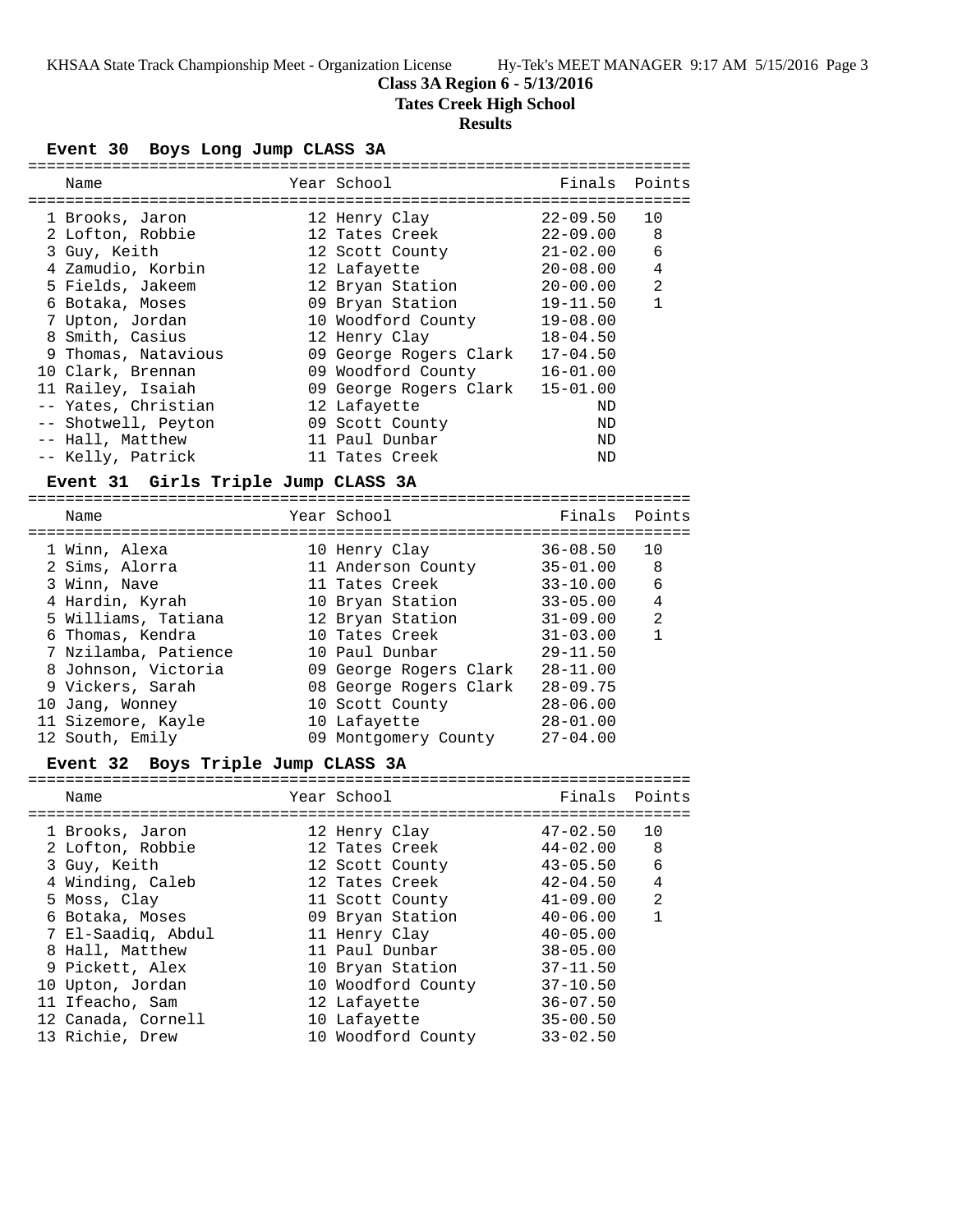### **Class 3A Region 6 - 5/13/2016**

**Tates Creek High School**

# **Results**

# **Event 33 Girls High Jump CLASS 3A**

| Name                               | Year School                            | Finals                | Points       |
|------------------------------------|----------------------------------------|-----------------------|--------------|
| 1 Taylor, Oasya                    | 11 Bryan Station                       | $5 - 02.00$           | 10           |
| 2 Bigelow, Heaven                  | 12 Tates Creek                         | $J5 - 02.00$          | 8            |
| 3 Ward, Audrey                     |                                        | 4-10.00               | 6            |
| 4 Williams, Tatiana                | 12 Woodford County<br>12 Bryan Station | J4-10.00              | 4            |
| 5 Browning, Rachel                 | 12 Tates Creek                         | $4\hbox{--}08$ . $00$ | 1.50         |
| 5 Burdell, Daonmonique             | 12 Henry Clay                          | $4 - 08.00$           | 1.50         |
| 7 Hudson, Kadee                    | 11 Scott County                        | 4-06.00               |              |
| 8 Bowling, Breanna                 | 11 Montgomery County J4-06.00          |                       |              |
| 9 Goldhaun, Haliegh                | 10 George Rogers Clark                 | 4-04.00               |              |
| 10 Taylor, Emma                    | 08 George Rogers Clark                 | $J4 - 04.00$          |              |
| Event 34 Boys High Jump CLASS 3A   |                                        |                       |              |
|                                    |                                        |                       |              |
| Name                               | Year School                            | Finals                | Points       |
|                                    |                                        |                       |              |
| 1 Brooks, Jaron                    | 12 Henry Clay                          | $6 - 06.00$           | 10           |
| 2 Kelly, Patrick                   | 11 Tates Creek                         | $6 - 04.00$           | 8            |
| 3 Winding, Caleb                   | 12 Tates Creek                         | $6-00.00$             | 6            |
| 4 Shotwell, Peyton                 | 09 Scott County                        | J6-00.00              | 4            |
| 5 Moss, Clay                       | 11 Scott County                        | $5 - 08.00$           | 2            |
| 6 Pickett, Alex                    | 10 Bryan Station                       | $J5-08.00$            | $\mathbf{1}$ |
| 7 Johnson, Domynik                 | 11 Woodford County                     | 5-06.00               |              |
| 8 Ifeacho, Sam                     | 12 Lafayette                           | $J5 - 06.00$          |              |
| 9 Boling, Ike                      | 09 Paul Dunbar                         | $J5 - 06.00$          |              |
| 10 Richards, Malik                 | 11 Woodford County                     | $5 - 02.00$           |              |
| 10 Beck, Tyler                     | 12 Henry Clay                          | $5 - 02.00$           |              |
| 10 Jackson, Landon                 | 09 Paul Dunbar                         | $5 - 02.00$           |              |
| -- Israel, Azariah                 | 07 George Rogers Clark                 | ΝH                    |              |
| -- Fields, Jakeem                  | 12 Bryan Station                       | ΝH                    |              |
| -- Korossy, Kurt                   | 10 Montgomery County                   | NH                    |              |
| -- Thomas, Natavious               | 09 George Rogers Clark                 | ΝH                    |              |
| Event 35 Girls Pole Vault CLASS 3A |                                        |                       |              |
| Name                               | Year School                            | Finals                | Points       |
|                                    |                                        |                       |              |
| 1 Leggas, Kristina                 | 11 Lafayette                           | $12 - 00.00$          | 10           |
| 2 Knight, Drew                     | 11 Tates Creek                         | $8-00.00$             | 8            |
| 3 Steffen, LiAnna                  | 10 Scott County J8-00.00               |                       | 6            |
| 4 Woodie, Heather                  | 09 Scott County                        | 7-06.00               | $\mathbf{3}$ |
| 4 Carmichael, Skylar               | 08 George Rogers Clark 7-06.00         |                       | $\mathbf{3}$ |
| 6 Honaker, Allison                 | 11 George Rogers Clark                 | $7 - 00.00$           | $\mathbf{1}$ |
| $Hint 26. Part 24. Hint 23.$       |                                        |                       |              |

### **Event 36 Boys Pole Vault CLASS 3A**

| Name                  | Year School          | Finals Points |      |
|-----------------------|----------------------|---------------|------|
| 1 Stone, Ben          | 12 Tates Creek       | $15 - 00.00$  | 1 O  |
| 2 Hopkins, Kyle       | 12 Tates Creek       | $14 - 00.00$  | 8    |
| 3 Brookfield, Branden | 12 Woodford County   | $12 - 06.00$  | 6    |
| 4 Martin, Sam         | 11 Woodford County   | $12 - 00.00$  | 3    |
| 4 Townsend, Dustin    | 12 Montgomery County | $12 - 00.00$  | 3    |
| 6 Tamasi, Anthony     | 12 Henry Clay        | $10 - 06.00$  | 0.50 |
|                       |                      |               |      |